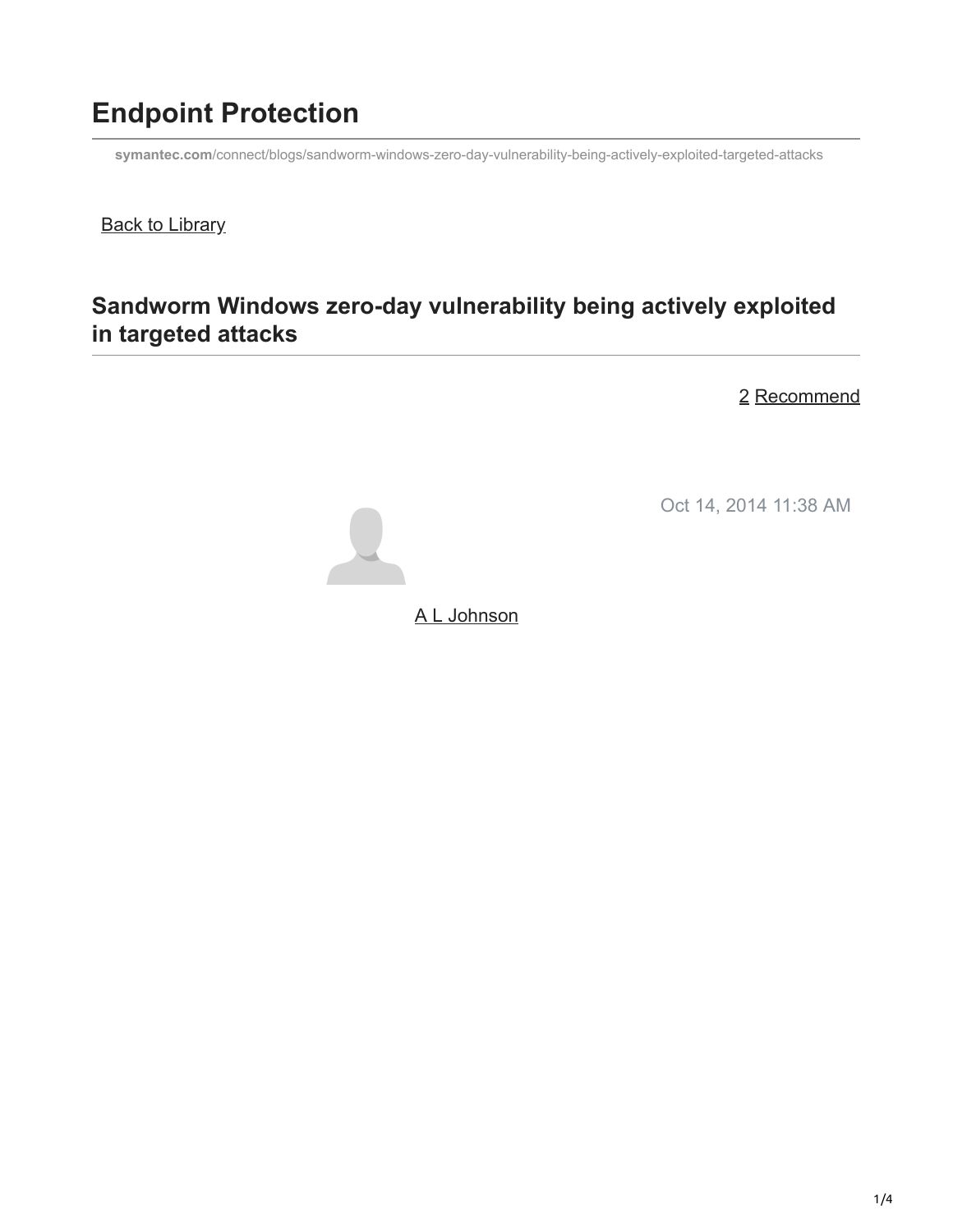# **NEW OLE PACKAGER 0-DAY VULNERABILITY AFFECTS MOST SUPPORTED VERSIONS OF WINDOWS (CVE-2014-4114)**



A critical new vulnerability in the Windows operating system is reportedly being exploited [in a limited number of attacks against targets in the US and Europe. The Microsoft](http://www.securityfocus.com/bid/70419/info) Windows OLE Package Manager Remote Code Execution Vulnerability (CVE-2014-4114) allows attackers to embed Object Linking and Embedding (OLE) files from external locations. The vulnerability can be exploited to download and install malware on to the target's computer. The vulnerability appears to have been used by a cyberespionage group known as Sandworm to deliver [Backdoor.Lancafdo.A](http://www.symantec.com/security_response/writeup.jsp?docid=2009-120911-3450-99) (also known as the Black Energy back door) to targeted organizations.

The vulnerability affects all versions of Windows from Windows Vista Service Pack 2 right up to to Windows 8.1 and Windows Server versions 2008 and 2012. It relates to how Windows handles OLE, a Microsoft technology that allows rich data from one document to be embedded in another or a link to a document to be embedded in another. OLE is generally used for embedding locally stored content, but this vulnerability enables the unprompted download and execution of external files.

### **Active exploitation underway**

The vulnerability was [disclosed by iSIGHT Partners,](http://www.isightpartners.com/2014/10/cve-2014-4114/) which said that the vulnerability had already been exploited in a small number of cyberespionage attacks against NATO, several unnamed Ukrainian government organizations, a number of Western European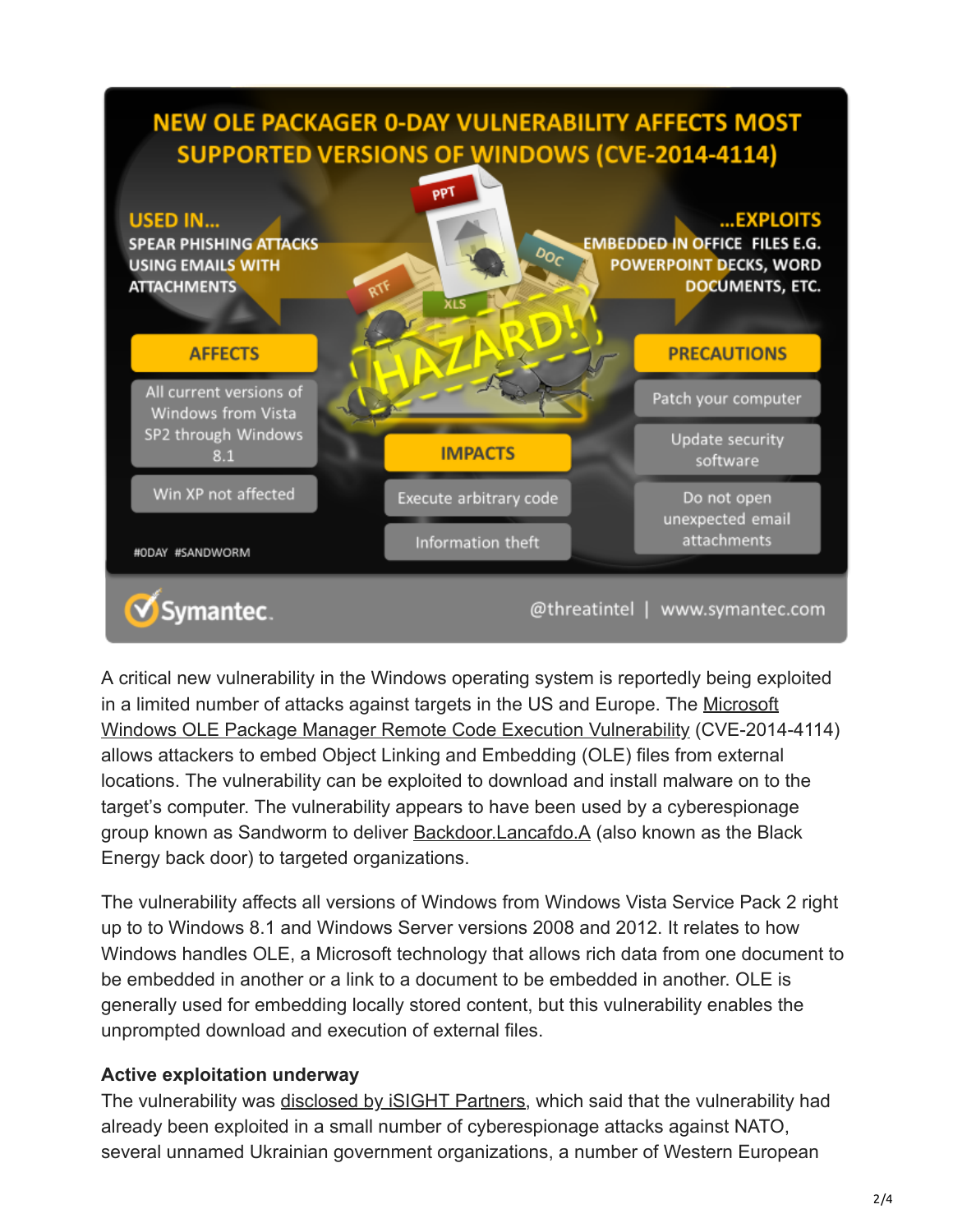governmental organizations, companies operating in the energy sector, European telecoms firms, and a US academic organization. According to our telemetry, attacks using this payload have been underway since August. iSIGHT has attributed these attacks to an advanced persistent threat (APT) group it has named Sandworm.

Attacks to date have seen targeted individuals receive a spear-phishing email containing a malicious PowerPoint file attachment, which is detected by Symantec as [Trojan.Mdropper](http://www.symantec.com/security_response/writeup.jsp?docid=2005-031911-0600-99). The PowerPoint file contains two embedded OLE documents containing URLs. If the targeted user opens the PowerPoint file, these URLs are contacted and two files are downloaded, one .exe and one .inf, which will install malware on the computer. Symantec detects this malware payload as [Backdoor.Lancafdo.A](http://www.symantec.com/security_response/writeup.jsp?docid=2009-120911-3450-99).

Once installed on the target's computer, this back door allows attackers to download and install other malware. The malware may also download updates for itself, including an information-stealing component.

While the current exploits are using PowerPoint files, given the nature of the vulnerability, we may eventually see this exploit crop up in different Office file types such as Word documents or Excel spreadsheets.

Symantec regards this vulnerability as critical, since it allows attackers to remotely run code on the target's computer. While it has been exploited on a limited basis in the wild, other groups are likely to attempt to take advantage of it now that its existence has been publicized.

### **Advice for businesses and consumers**

Symantec advises all affected Windows users to take the following actions.

- Immediately [apply security patches](https://technet.microsoft.com/library/security/ms14-060) once available from Microsoft
- Ensure that your security software is up-to-date
- Exercise caution when opening email attachments, particularly from unknown sources

#### **Symantec protection**

Symantec customers are protected against the malware being used in attacks exploiting this vulnerability with the following detections. Symantec customers that use the [Symantec.Cloud](http://www.symantec.com/products-solutions/families/?fid=symantec-cloud) service are protected from spam messages used to deliver malware.

### **Antivirus**

### **Intrusion Prevention**

#### [Attack: Malicious File Download](http://www.symantec.com/security_response/attacksignatures/detail.jsp?asid=27956)